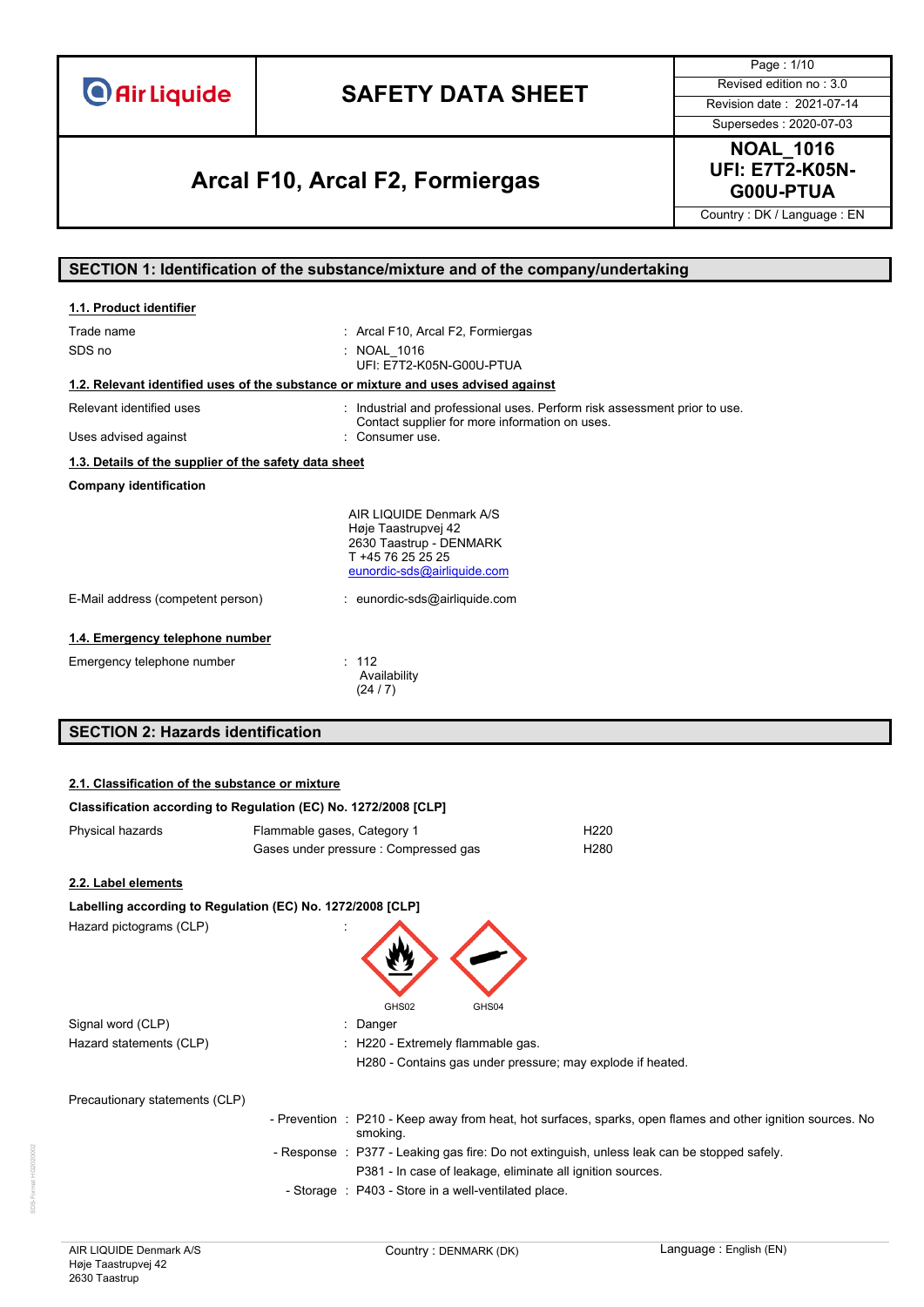# **SAFETY DATA SHEET** Revised edition no : 3.0

# **G00U-PTUA Arcal F10, Arcal F2, Formiergas**

Page : 2/10 Supersedes : 2020-07-03

**NOAL\_1016 UFI: E7T2-K05N-**

Country : DK / Language : EN

#### **2.3. Other hazards**

: None.

### **SECTION 3: Composition/information on ingredients**

#### : Not applicable. **3.1. Substances**

#### **3.2. Mixtures**

| Name                                                                                                  | <b>Product identifier</b>                                                    | Composition [V-%]:             | <b>Classification according to</b><br>Regulation (EC) No. 1272/2008 [CLP] |
|-------------------------------------------------------------------------------------------------------|------------------------------------------------------------------------------|--------------------------------|---------------------------------------------------------------------------|
| Nitrogen                                                                                              | (CAS-No.) 7727-37-9<br>(EC-No.) 231-783-9<br>(EC Index-No.)<br>(REACH-no) *1 | Press. Gas (Comp.), H280<br>90 |                                                                           |
| Hydrogen<br>(CAS-No.) 1333-74-0<br>(EC-No.) 215-605-7<br>(EC Index-No.) 001-001-00-9<br>(REACH-no) *1 |                                                                              | 10                             | Flam. Gas 1, H220<br>Press. Gas (Comp.), H280                             |

Full text of H-statements: see section 16

*Contains no other components or impurities which will influence the classification of the product.*

*\*1: Listed in Annex IV / V REACH, exempted from registration.*

*\*3: Registration not required: Substance manufactured or imported < 1t/y.*

### **SECTION 4: First aid measures**

#### **4.1. Description of first aid measures**

| - Inhalation                                                     | : Remove victim to uncontaminated area wearing self contained breathing apparatus. Keep<br>victim warm and rested. Call a doctor. Perform cardiopulmonary resuscitation if breathing<br>stopped. |  |  |
|------------------------------------------------------------------|--------------------------------------------------------------------------------------------------------------------------------------------------------------------------------------------------|--|--|
| - Skin contact                                                   | : Adverse effects not expected from this product.                                                                                                                                                |  |  |
| - Eye contact                                                    | : Adverse effects not expected from this product.                                                                                                                                                |  |  |
| - Ingestion                                                      | : Ingestion is not considered a potential route of exposure.                                                                                                                                     |  |  |
| 4.2. Most important symptoms and effects, both acute and delayed |                                                                                                                                                                                                  |  |  |

: Refer to section 11.

**4.3. Indication of any immediate medical attention and special treatment needed**

: None.

### **SECTION 5: Firefighting measures**

### **5.1. Extinguishing media**

| <b>U.I. EXUILGUISHING INCURA</b> |                       |
|----------------------------------|-----------------------|
| - Suitable extinguishing media   | : Water spray or fog. |

- Unsuitable extinguishing media : Carbon dioxide. Do not use water jet to extinguish.

| 5.2. Special hazards arising from the substance or mixture |  |  |  |  |  |  |  |  |  |
|------------------------------------------------------------|--|--|--|--|--|--|--|--|--|
|------------------------------------------------------------|--|--|--|--|--|--|--|--|--|

| Specific hazards              | : Exposure to fire may cause containers to rupture/explode. |
|-------------------------------|-------------------------------------------------------------|
| Hazardous combustion products | : None.                                                     |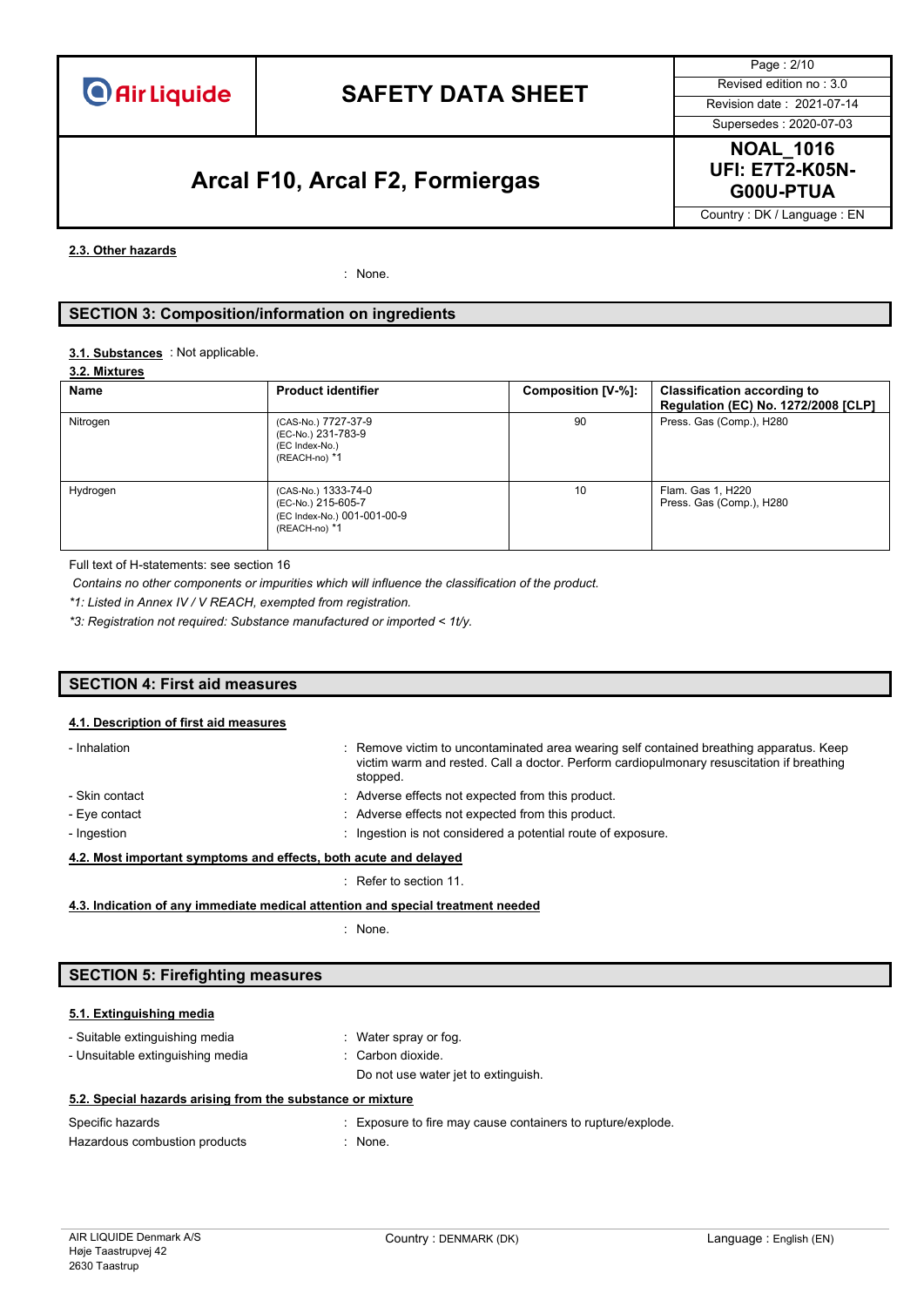# **SAFETY DATA SHEET** Revised edition no : 3.0

Page : 3/10

Supersedes : 2020-07-03

# **G00U-PTUA Arcal F10, Arcal F2, Formiergas**

**NOAL\_1016 UFI: E7T2-K05N-**

Country : DK / Language : EN

| 5.3. Advice for firefighters                   |                                                                                                                                                                                                                                                                                                                   |
|------------------------------------------------|-------------------------------------------------------------------------------------------------------------------------------------------------------------------------------------------------------------------------------------------------------------------------------------------------------------------|
| Specific methods                               | : Use fire control measures appropriate for the surrounding fire. Exposure to fire and heat<br>radiation may cause gas receptacles to rupture. Cool endangered receptacles with water spray<br>jet from a protected position. Prevent water used in emergency cases from entering sewers and<br>drainage systems. |
|                                                | If possible, stop flow of product.                                                                                                                                                                                                                                                                                |
|                                                | Use water spray or fog to knock down fire fumes if possible.                                                                                                                                                                                                                                                      |
|                                                | Do not extinguish a leaking gas flame unless absolutely necessary. Spontaneous/explosive re-<br>ignition may occur. Extinguish any other fire.                                                                                                                                                                    |
|                                                | Move containers away from the fire area if this can be done without risk.                                                                                                                                                                                                                                         |
| Special protective equipment for fire fighters | : In confined space use self-contained breathing apparatus.                                                                                                                                                                                                                                                       |
|                                                | Standard protective clothing and equipment (Self Contained Breathing Apparatus) for fire<br>fighters.                                                                                                                                                                                                             |
|                                                | Standard EN 137 - Self-contained open-circuit compressed air breathing apparatus with full<br>face mask.                                                                                                                                                                                                          |
|                                                | Standard EN 469 - Protective clothing for firefighters. Standard - EN 659: Protective gloves for<br>firefighters.                                                                                                                                                                                                 |
|                                                |                                                                                                                                                                                                                                                                                                                   |

### **SECTION 6: Accidental release measures**

#### **6.1. Personal precautions, protective equipment and emergency procedures**

|                                                           | : Try to stop release.                                                                                |
|-----------------------------------------------------------|-------------------------------------------------------------------------------------------------------|
|                                                           | Evacuate area.                                                                                        |
|                                                           | Monitor concentration of released product.                                                            |
|                                                           | Consider the risk of potentially explosive atmospheres.                                               |
|                                                           | Wear self-contained breathing apparatus when entering area unless atmosphere is proved to<br>be safe. |
|                                                           | Eliminate ignition sources.                                                                           |
|                                                           | Ensure adequate air ventilation.                                                                      |
|                                                           | Act in accordance with local emergency plan.                                                          |
|                                                           | Stay upwind.                                                                                          |
| 6.2. Environmental precautions                            |                                                                                                       |
|                                                           | : Try to stop release.                                                                                |
| 6.3. Methods and material for containment and cleaning up |                                                                                                       |
|                                                           | : Ventilate area.                                                                                     |
| 6.4. Reference to other sections                          | : See also sections 8 and 13.                                                                         |
|                                                           |                                                                                                       |

### **SECTION 7: Handling and storage**

### AIR LIQUIDE Denmark A/S Høje Taastrupvej 42 2630 Taastrup Country : DENMARK (DK)  $\qquad \qquad$  Language : English (EN) **7.1. Precautions for safe handling** Safe use of the product  $\qquad \qquad :$  Do not breathe gas. Avoid release of product into atmosphere. The product must be handled in accordance with good industrial hygiene and safety procedures. Only experienced and properly instructed persons should handle gases under pressure. Consider pressure relief device(s) in gas installations. Ensure the complete gas system was (or is regularily) checked for leaks before use. Do not smoke while handling product. Use only properly specified equipment which is suitable for this product, its supply pressure and temperature. Contact your gas supplier if in doubt.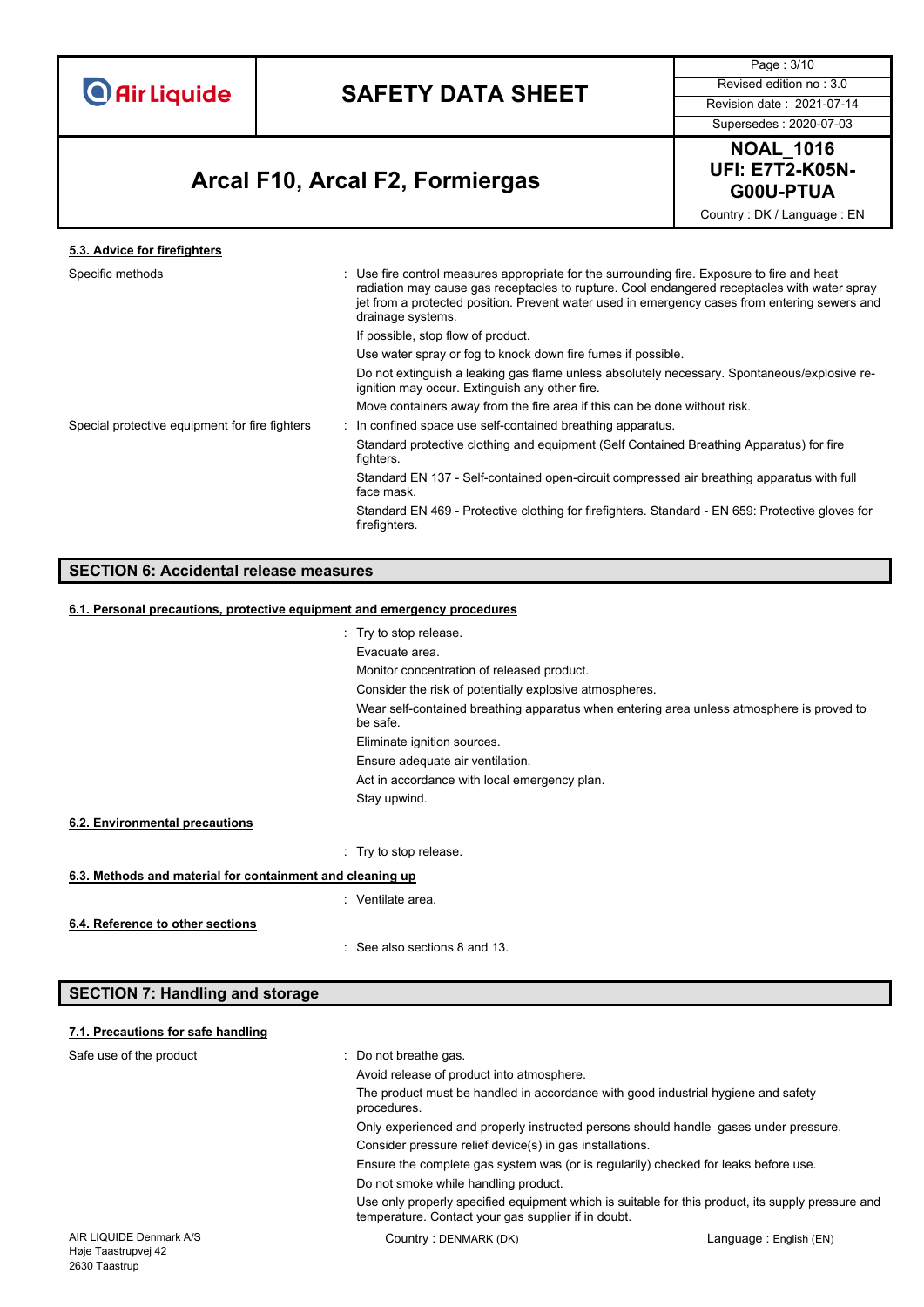# **SAFETY DATA SHEET** Revised edition no : 3.0

Supersedes : 2020-07-03

Page : 4/10

# **G00U-PTUA Arcal F10, Arcal F2, Formiergas**



Avoid suck back of water, acid and alkalis. Assess the risk of potentially explosive atmospheres and the need for explosion-proof equipment. Purge air from system before introducing gas. Take precautionary measures against static discharge. Keep away from ignition sources (including static discharges). Consider the use of only non-sparking tools. Ensure equipment is adequately earthed. Safe handling of the gas receptacle : Refer to supplier's container handling instructions. Do not allow backfeed into the container. Protect containers from physical damage; do not drag, roll, slide or drop. When moving cylinders, even for short distances, use a cart (trolley, hand truck, etc.) designed to transport cylinders. Leave valve protection caps in place until the container has been secured against either a wall or bench or placed in a container stand and is ready for use. If user experiences any difficulty operating valve discontinue use and contact supplier. Never attempt to repair or modify container valves or safety relief devices. Damaged valves should be reported immediately to the supplier. Keep container valve outlets clean and free from contaminants particularly oil and water. Replace valve outlet caps or plugs and container caps where supplied as soon as container is disconnected from equipment. Close container valve after each use and when empty, even if still connected to equipment. Never attempt to transfer gases from one cylinder/container to another. Never use direct flame or electrical heating devices to raise the pressure of a container. Do not remove or deface labels provided by the supplier for the identification of the content of the container. Suck back of water into the container must be prevented. Open valve slowly to avoid pressure shock. **7.2. Conditions for safe storage, including any incompatibilities** : Observe all regulations and local requirements regarding storage of containers. Containers should not be stored in conditions likely to encourage corrosion. Container valve guards or caps should be in place. Containers should be stored in the vertical position and properly secured to prevent them from falling over. Stored containers should be periodically checked for general condition and leakage. Keep container below 50°C in a well ventilated place. Store containers in location free from fire risk and away from sources of heat and ignition. Keep away from combustible materials. Segregate from oxidant gases and other oxidants in store. All electrical equipment in the storage areas should be compatible with the risk of a potentially explosive atmosphere. **7.3. Specific end use(s)**

#### **SECTION 8: Exposure controls/personal protection**

#### **8.1. Control parameters**

| OEL (Occupational Exposure Limits) | None available. |
|------------------------------------|-----------------|
|                                    |                 |

DNEL (Derived-No Effect Level) : None available.

: None.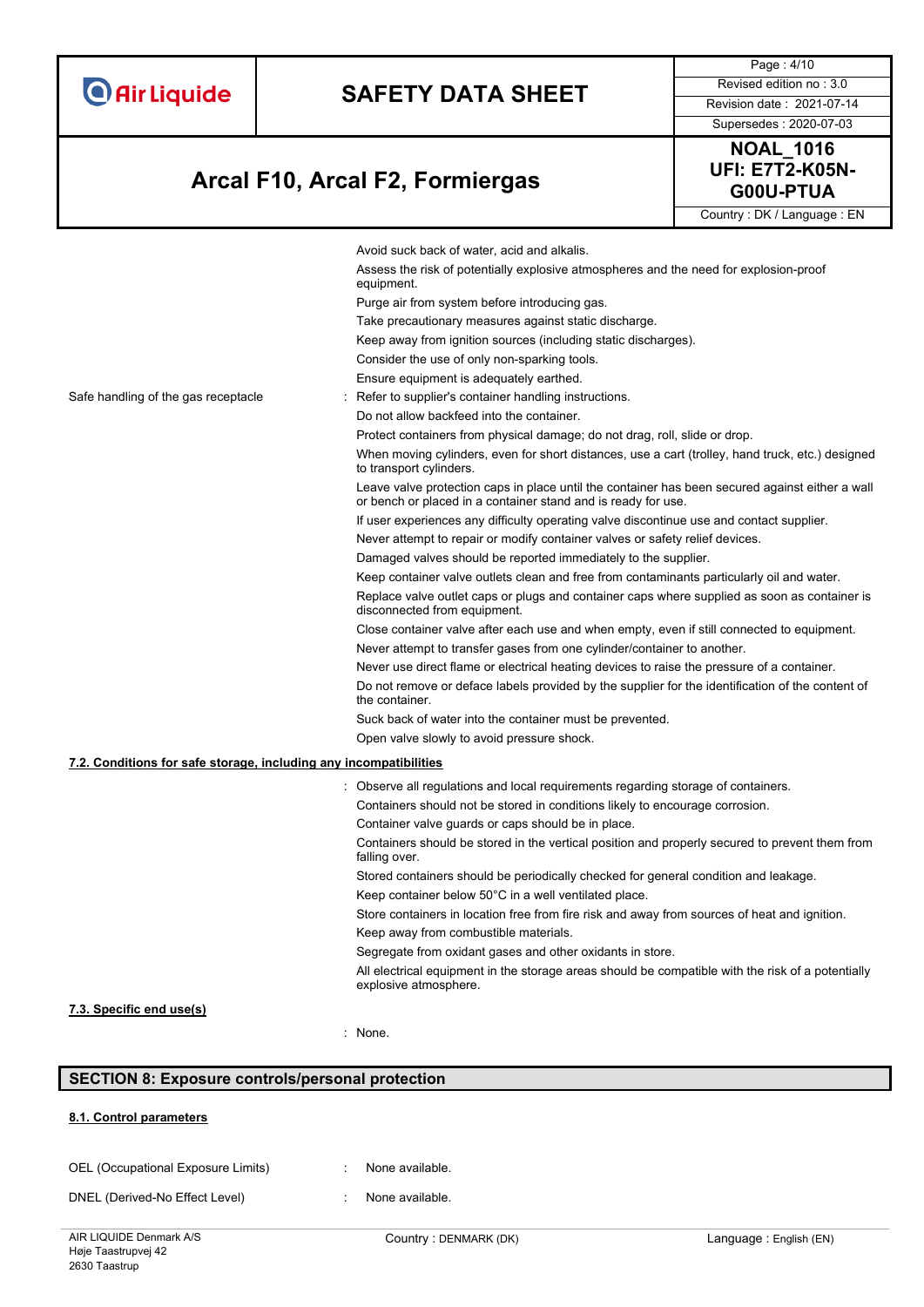# **SAFETY DATA SHEET** Revised edition no : 3.0

Supersedes : 2020-07-03

Page : 5/10

# **G00U-PTUA Arcal F10, Arcal F2, Formiergas**

PNEC (Predicted No-Effect Concentration) : None available.

**NOAL\_1016 UFI: E7T2-K05N-**

Country : DK / Language : EN

| 8.2. Exposure controls                                                    |                                                                                                                                                                                                                                                                                                                                  |
|---------------------------------------------------------------------------|----------------------------------------------------------------------------------------------------------------------------------------------------------------------------------------------------------------------------------------------------------------------------------------------------------------------------------|
| 8.2.1. Appropriate engineering controls                                   |                                                                                                                                                                                                                                                                                                                                  |
|                                                                           | : Provide adequate general and local exhaust ventilation.                                                                                                                                                                                                                                                                        |
|                                                                           | Product to be handled in a closed system.                                                                                                                                                                                                                                                                                        |
|                                                                           | Systems under pressure should be regularily checked for leakages.                                                                                                                                                                                                                                                                |
|                                                                           | Gas detectors should be used when flammable gases/vapours may be released.                                                                                                                                                                                                                                                       |
|                                                                           | Consider the use of a work permit system e.g. for maintenance activities.                                                                                                                                                                                                                                                        |
| 8.2.2. Individual protection measures, e.g. personal protective equipment |                                                                                                                                                                                                                                                                                                                                  |
|                                                                           | : A risk assessment should be conducted and documented in each work area to assess the risks<br>related to the use of the product and to select the PPE that matches the relevant risk. The<br>following recommendations should be considered:<br>PPE compliant to the recommended EN/ISO standards should be selected.          |
| • Eye/face protection                                                     | : Wear safety glasses with side shields.<br>Standard EN 166 - Personal eye-protection - specifications.                                                                                                                                                                                                                          |
| • Skin protection                                                         |                                                                                                                                                                                                                                                                                                                                  |
| - Hand protection                                                         | : Wear working gloves when handling gas containers.                                                                                                                                                                                                                                                                              |
|                                                                           | Standard EN 388 - Protective gloves against mechanical risk.                                                                                                                                                                                                                                                                     |
| - Other                                                                   | : Consider the use of flame resistant anti-static safety clothing.<br>Standard EN ISO 14116 - Limited flame spread materials.<br>Standard EN 1149-5 - Protective clothing: Electrostatic properties.<br>Wear safety shoes while handling containers.<br>Standard EN ISO 20345 - Personal protective equipment - Safety footwear. |
| • Respiratory protection                                                  | : None necessary.                                                                                                                                                                                                                                                                                                                |
| • Thermal hazards                                                         | : None in addition to the above sections.                                                                                                                                                                                                                                                                                        |
| 8.2.3. Environmental exposure controls                                    |                                                                                                                                                                                                                                                                                                                                  |

: Refer to local regulations for restriction of emissions to the atmosphere. See section 13 for specific methods for waste gas treatment.

### **SECTION 9: Physical and chemical properties**

#### **9.1. Information on basic physical and chemical properties**

Appearance

• Physical state at 20°C / 101.3kPa : Gas

| Colour<br>Odour                | : Mixture contains one or more component(s) which have the following colour(s):<br>Colourless.<br>: Odourless. |
|--------------------------------|----------------------------------------------------------------------------------------------------------------|
| Odour threshold                | : Odour threshold is subjective and inadequate to warn of overexposure.                                        |
| рH                             | : Not applicable for gases and gas mixtures.                                                                   |
| Melting point / Freezing point | Not applicable for gas mixtures.                                                                               |
| Boiling point                  | Not applicable for gas mixtures.                                                                               |
| Flash point                    | Not applicable for gases and gas mixtures.                                                                     |
| Evaporation rate               | : Not applicable for gases and gas mixtures.                                                                   |
| Flammability (solid, gas)      | : Extremely flammable gas                                                                                      |
| <b>Explosive limits</b>        | Flammability range not available.                                                                              |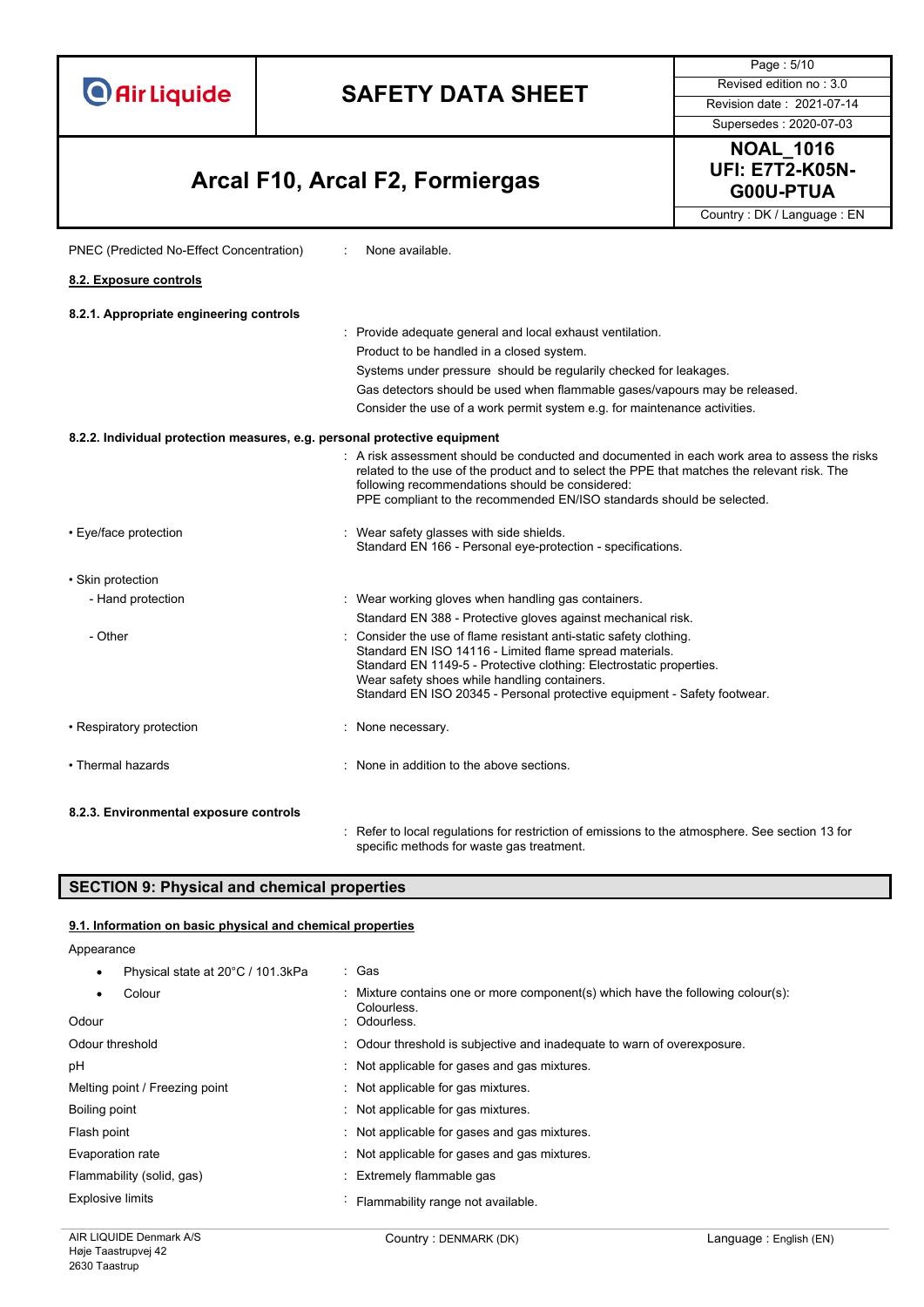# **SAFETY DATA SHEET** Revised edition no : 3.0

Supersedes : 2020-07-03

Page : 6/10

# **G00U-PTUA Arcal F10, Arcal F2, Formiergas**

**NOAL\_1016 UFI: E7T2-K05N-**

Country : DK / Language : EN

| Vapour pressure [20°C]                          | : Not applicable.                                                                                                        |
|-------------------------------------------------|--------------------------------------------------------------------------------------------------------------------------|
| Vapour pressure [50°C]                          | : Not applicable.                                                                                                        |
| Vapour density                                  | : Not applicable.                                                                                                        |
| Relative density, gas (air=1)                   | : Lighter or similar to air.                                                                                             |
| Water solubility                                | $\therefore$ Solubility in water of component(s) of the mixture $\therefore$<br>• Hydrogen: 1.6 mg/l • Nitrogen: 20 mg/l |
| Partition coefficient n-octanol/water (Log Kow) | : Not applicable for gas mixtures.                                                                                       |
| Auto-ignition temperature                       | $\therefore$ Not known.                                                                                                  |
| Decomposition temperature                       | : Not applicable.                                                                                                        |
| Viscosity                                       | : No reliable data available.                                                                                            |
| Explosive properties                            | : Not applicable.                                                                                                        |
| Oxidising properties                            | : Not applicable.                                                                                                        |
| 9.2. Other information                          |                                                                                                                          |
| Molar mass                                      | : Not applicable for gas mixtures.                                                                                       |
| Other data                                      | : None.                                                                                                                  |

### **SECTION 10: Stability and reactivity**

#### **10.1. Reactivity**

|                                          | . No reactivity hazard other than the effects described in sub-sections below.                            |
|------------------------------------------|-----------------------------------------------------------------------------------------------------------|
| 10.2. Chemical stability                 |                                                                                                           |
|                                          | : Stable under normal conditions.                                                                         |
| 10.3. Possibility of hazardous reactions |                                                                                                           |
|                                          | : Can form explosive mixture with air.                                                                    |
|                                          | May react violently with oxidants.                                                                        |
| 10.4. Conditions to avoid                |                                                                                                           |
|                                          | : Keep away from heat/sparks/open flames/hot surfaces. $-$ No smoking.                                    |
|                                          | Avoid moisture in installation systems.                                                                   |
| 10.5. Incompatible materials             |                                                                                                           |
|                                          | : Air, Oxidisers.                                                                                         |
|                                          | For additional information on compatibility refer to ISO 11114.                                           |
| 10.6. Hazardous decomposition products   |                                                                                                           |
|                                          | : Under normal conditions of storage and use, hazardous decomposition products should not be<br>produced. |

### **SECTION 11: Toxicological information**

| 11.1. Information on toxicological effects |                                             |
|--------------------------------------------|---------------------------------------------|
| <b>Acute toxicity</b>                      | No toxicological effects from this product. |
| <b>Skin corrosion/irritation</b>           | No known effects from this product.         |
| Serious eye damage/irritation              | : No known effects from this product.       |
| Respiratory or skin sensitisation          | : No known effects from this product.       |
| Germ cell mutagenicity                     | : No known effects from this product.       |
| Carcinogenicity                            | : No known effects from this product.       |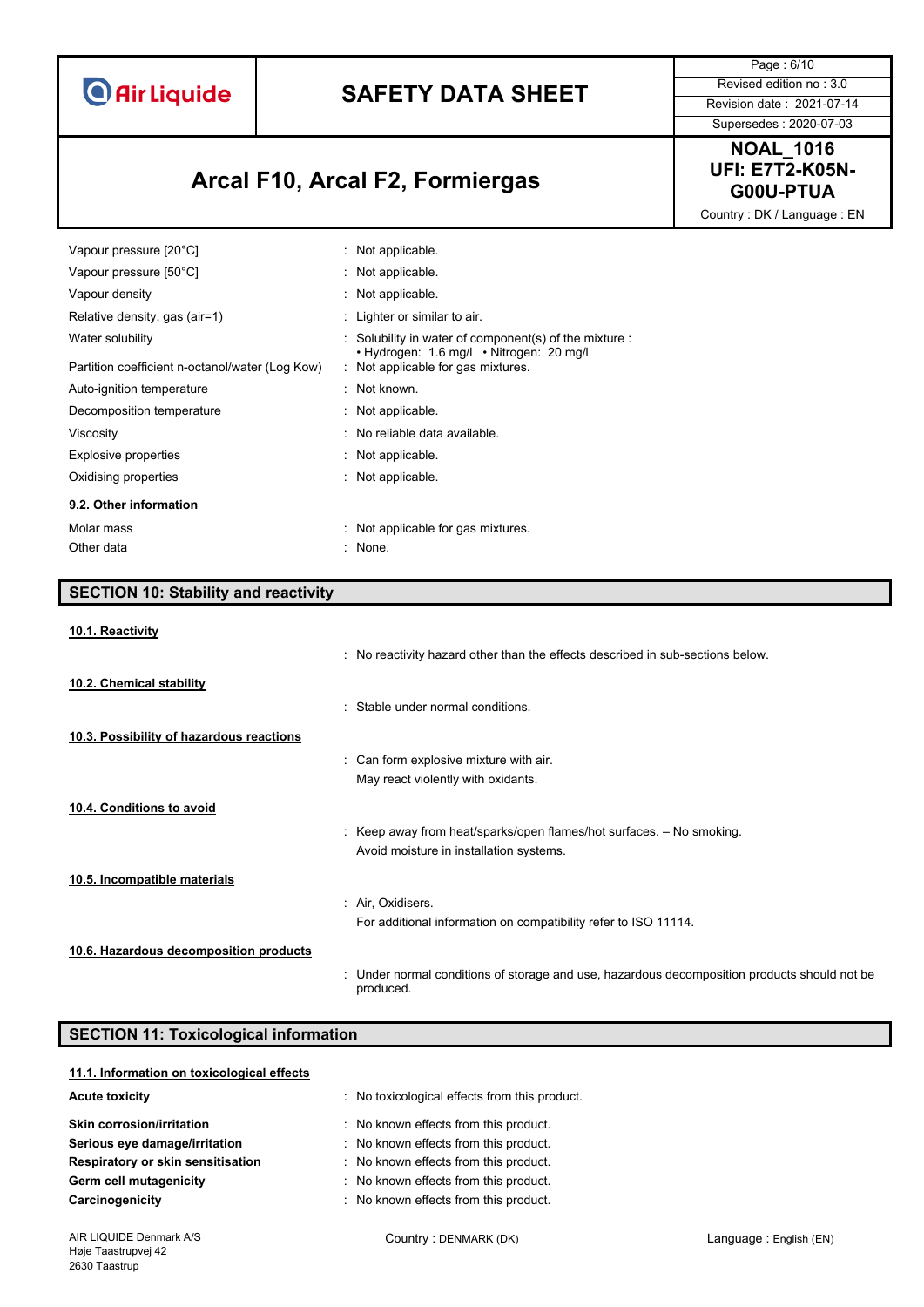# **SAFETY DATA SHEET** Revised edition no : 3.0

# **G00U-PTUA Arcal F10, Arcal F2, Formiergas**

Page : 7/10 Supersedes : 2020-07-03

**NOAL\_1016 UFI: E7T2-K05N-**

Country : DK / Language : EN

| <b>Reproductive toxicity</b>         | ٠<br>٠                                       |
|--------------------------------------|----------------------------------------------|
| Toxic for reproduction: Fertility    | : No known effects from this product.        |
| Toxic for reproduction: unborn child | : No known effects from this product.        |
| <b>STOT-single exposure</b>          | : No known effects from this product.        |
| <b>STOT-repeated exposure</b>        | : No known effects from this product.        |
| <b>Aspiration hazard</b>             | : Not applicable for gases and gas mixtures. |

### **SECTION 12: Ecological information**

### **12.1. Toxicity**

| Assessment                                                                                                                   | No ecological damage caused by this product.                                                                                    |
|------------------------------------------------------------------------------------------------------------------------------|---------------------------------------------------------------------------------------------------------------------------------|
| EC50 48h - Daphnia magna [mg/l]<br>EC50 72h - Algae [mg/l]<br>LC50 96 h - Fish [mg/l]<br>12.2. Persistence and degradability | : No data available.<br>: No data available.<br>: No data available.                                                            |
| Assessment<br>12.3. Bioaccumulative potential                                                                                | : No ecological damage caused by this product.                                                                                  |
| Assessment<br>12.4. Mobility in soil                                                                                         | : No data available.                                                                                                            |
| Assessment                                                                                                                   | Because of its high volatility, the product is unlikely to cause ground or water pollution.<br>Partition into soil is unlikely. |
| 12.5. Results of PBT and vPvB assessment                                                                                     |                                                                                                                                 |
| Assessment                                                                                                                   | Not classified as PBT or vPvB.                                                                                                  |
| 12.6. Other adverse effects                                                                                                  |                                                                                                                                 |
| Other adverse effects                                                                                                        | : No known effects from this product.                                                                                           |
| Effect on the ozone layer<br>Effect on global warming                                                                        | : None.<br>Contains greenhouse gas(es).                                                                                         |

### **SECTION 13: Disposal considerations**

#### **13.1. Waste treatment methods**

|                                                                                       | Contact supplier if quidance is required.                                                                                                                                     |
|---------------------------------------------------------------------------------------|-------------------------------------------------------------------------------------------------------------------------------------------------------------------------------|
|                                                                                       | Do not discharge into areas where there is a risk of forming an explosive mixture with air.<br>Waste gas should be flared through a suitable burner with flash back arrestor. |
|                                                                                       | Do not discharge into any place where its accumulation could be dangerous.                                                                                                    |
|                                                                                       | Ensure that the emission levels from local regulations or operating permits are not exceeded.                                                                                 |
|                                                                                       | Refer to the EIGA code of practice Doc.30 "Disposal of Gases", downloadable at<br>http://www.eiga.org for more guidance on suitable disposal methods.                         |
|                                                                                       | Return unused product in original container to supplier.                                                                                                                      |
| List of hazardous waste codes (from<br>Commission Decision 2000/532/EC as<br>amended) | $\pm$ 16 05 04 $^*$ . Gases in pressure containers (including halons) containing hazardous substances.                                                                        |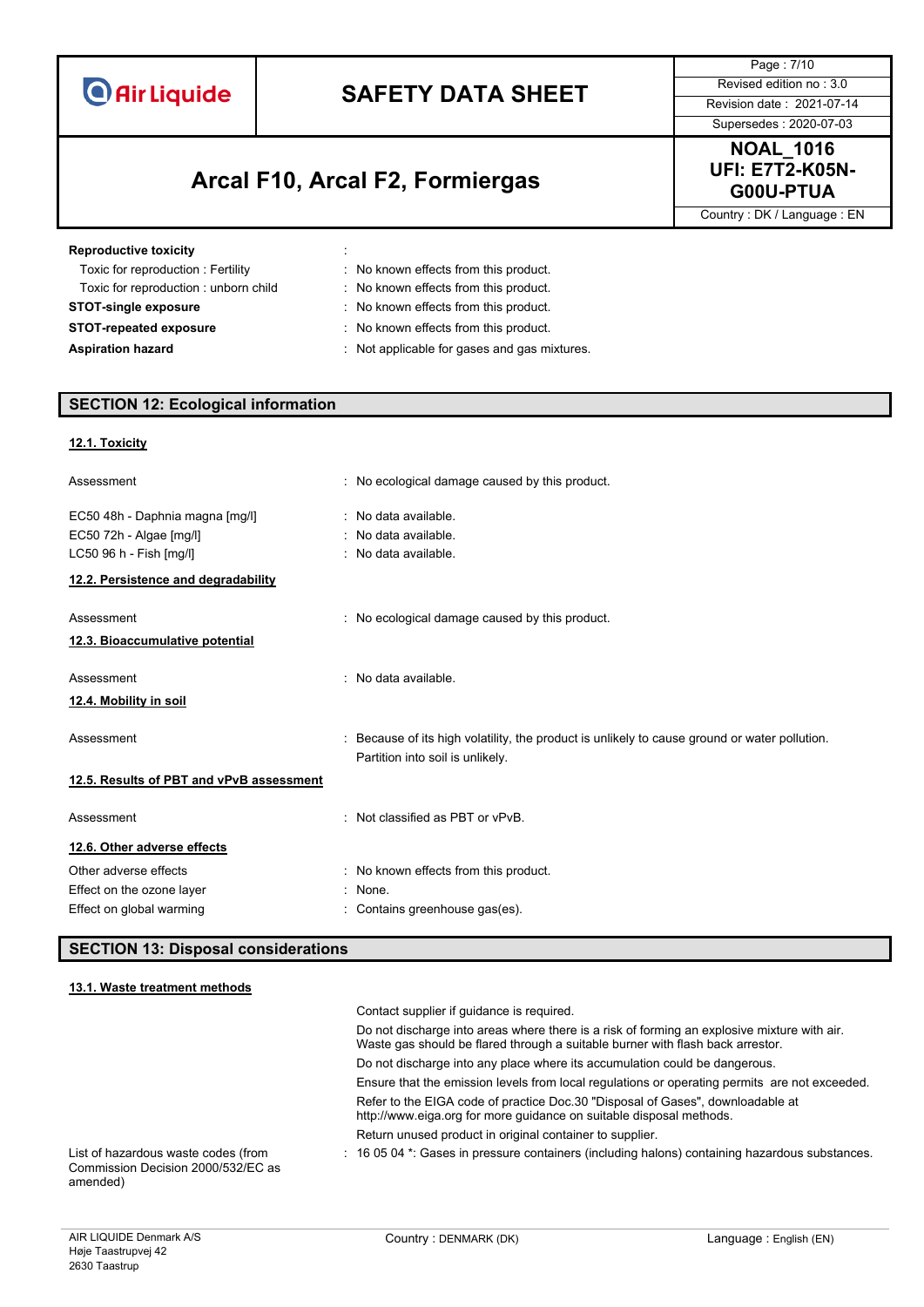# **SAFETY DATA SHEET** Revised edition no : 3.0

# **G00U-PTUA Arcal F10, Arcal F2, Formiergas**

Page : 8/10 Supersedes : 2020-07-03

**NOAL\_1016 UFI: E7T2-K05N-**

Country : DK / Language : EN

**13.2. Additional information**

: External treatment and disposal of waste should comply with applicable local and/or national regulations.

|                                                                 | External treatment and disposal of waste should comply with applicable local and/or hation<br>regulations. |                        |
|-----------------------------------------------------------------|------------------------------------------------------------------------------------------------------------|------------------------|
| <b>SECTION 14: Transport information</b>                        |                                                                                                            |                        |
| 14.1. UN number                                                 |                                                                                                            |                        |
| UN-No.                                                          | : 1954                                                                                                     |                        |
| 14.2. UN proper shipping name                                   |                                                                                                            |                        |
| Transport by road/rail (ADR/RID)                                | COMPRESSED GAS, FLAMMABLE, N.O.S. (Hydrogen, Nitrogen)                                                     |                        |
| Transport by air (ICAO-TI / IATA-DGR)                           | Compressed gas, flammable, n.o.s. (Hydrogen, Nitrogen)                                                     |                        |
| <b>Transport by sea (IMDG)</b>                                  | COMPRESSED GAS, FLAMMABLE, N.O.S. (Hydrogen, Nitrogen)                                                     |                        |
| 14.3. Transport hazard class(es)                                |                                                                                                            |                        |
| Labelling                                                       |                                                                                                            |                        |
|                                                                 |                                                                                                            |                        |
|                                                                 | 2.1 : Flammable gases.                                                                                     |                        |
| Transport by road/rail (ADR/RID)                                |                                                                                                            |                        |
| Class                                                           | $\therefore$ 2                                                                                             |                        |
| <b>Classification code</b><br>Hazard identification number      | : 1F<br>: 23                                                                                               |                        |
| <b>Tunnel Restriction</b>                                       | : B/D - Tank carriage : Passage forbidden through tunnels of category B, C, D and E. Other                 |                        |
|                                                                 | carriage : Passage forbidden through tunnels of category D and E                                           |                        |
| Transport by air (ICAO-TI / IATA-DGR)                           |                                                                                                            |                        |
| Class / Div. (Sub. risk(s))<br><b>Transport by sea (IMDG)</b>   | $\therefore$ 2.1                                                                                           |                        |
| Class / Div. (Sub. risk(s))                                     | : 2.1                                                                                                      |                        |
| Emergency Schedule (EmS) - Fire                                 | $: F-D$                                                                                                    |                        |
| Emergency Schedule (EmS) - Spillage                             | ∶ S-U                                                                                                      |                        |
| 14.4. Packing group                                             |                                                                                                            |                        |
| Transport by road/rail (ADR/RID)                                | Not established.                                                                                           |                        |
| Transport by air (ICAO-TI / IATA-DGR)                           | Not established.                                                                                           |                        |
| Transport by sea (IMDG)                                         | Not established.                                                                                           |                        |
| 14.5. Environmental hazards                                     |                                                                                                            |                        |
| Transport by road/rail (ADR/RID)                                | : None.                                                                                                    |                        |
| Transport by air (ICAO-TI / IATA-DGR)                           | None.                                                                                                      |                        |
| Transport by sea (IMDG)                                         | : None.                                                                                                    |                        |
| 14.6. Special precautions for user                              |                                                                                                            |                        |
| <b>Packing Instruction(s)</b>                                   |                                                                                                            |                        |
| Transport by road/rail (ADR/RID)                                | : P200                                                                                                     |                        |
| Transport by air (ICAO-TI / IATA-DGR)                           |                                                                                                            |                        |
| Passenger and Cargo Aircraft                                    | : Forbidden.                                                                                               |                        |
| AIR LIQUIDE Denmark A/S<br>Høje Taastrupvej 42<br>2630 Taastrup | Country: DENMARK (DK)                                                                                      | Language: English (EN) |
|                                                                 |                                                                                                            |                        |

### Labelli

#### $Transp$ Class /

### **14.4. Pa**

| Transport by road/rail (ADR/RID)      |
|---------------------------------------|
| Transport by air (ICAO-TI / IATA-DGR) |
| Transport by sea (IMDG)               |

### **14.5. Environmental hazards**

| Transport by road/rail (ADR/RID)      |  |
|---------------------------------------|--|
| Transport by air (ICAO-TI / IATA-DGR) |  |

### Transp

### **14.6. S**

### **Packing**

| Transport by road/rail (ADR/RID)      |  |
|---------------------------------------|--|
| Transport by air (ICAO-TI / IATA-DGR) |  |
| Passenger and Cargo Aircraft          |  |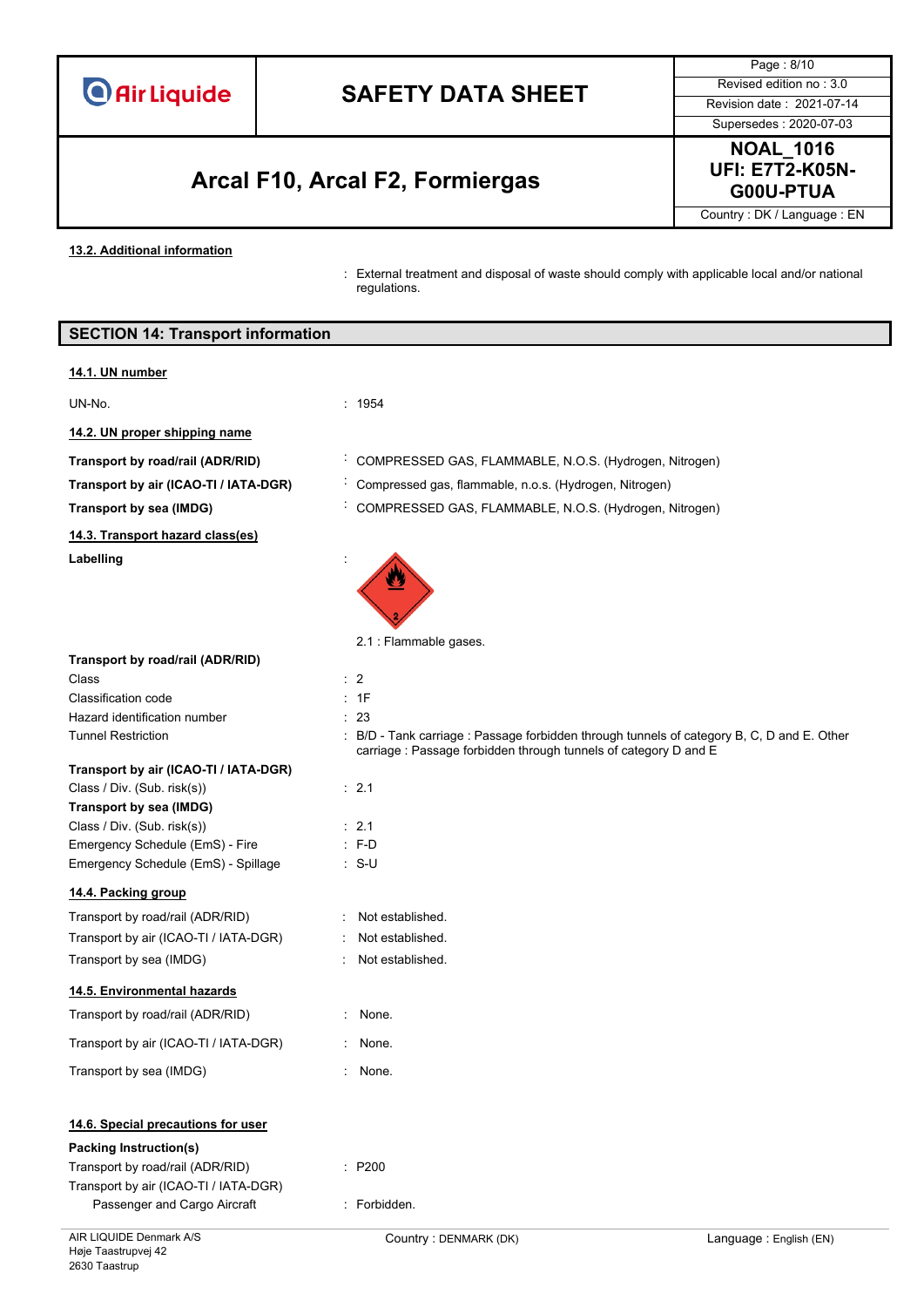# **SAFETY DATA SHEET** Revised edition no : 3.0

Supersedes : 2020-07-03

Page : 9/10

# **G00U-PTUA Arcal F10, Arcal F2, Formiergas**



Country : DK / Language : EN

#### Cargo Aircraft only **Example 200.** 200. Transport by sea (IMDG)  $\qquad \qquad$ : P200

#### Special transport precautions : Avoid transport on vehicles where the load space is not separated from the driver's compartment. Ensure vehicle driver is aware of the potential hazards of the load and knows what to do in the event of an accident or an emergency.

Before transporting product containers:

- Ensure there is adequate ventilation.
- Ensure that containers are firmly secured.
- Ensure valve is closed and not leaking.
- Ensure valve outlet cap nut or plug (where provided) is correctly fitted.
- Ensure valve protection device (where provided) is correctly fitted.

#### **14.7. Transport in bulk according to Annex II of Marpol and the IBC Code**

: Not applicable.

### **SECTION 15: Regulatory information**

| 15.1. Safety, health and environmental regulations/legislation specific for the substance or mixture |                                                                             |  |
|------------------------------------------------------------------------------------------------------|-----------------------------------------------------------------------------|--|
| <b>EU-Regulations</b>                                                                                |                                                                             |  |
| Restrictions on use                                                                                  | $:$ None.                                                                   |  |
| Seveso Directive: 2012/18/EU (Seveso III)                                                            | : Covered.                                                                  |  |
| <b>National regulations</b>                                                                          |                                                                             |  |
| National legislation                                                                                 | : Ensure all national/local regulations are observed.                       |  |
| <b>Denmark</b>                                                                                       |                                                                             |  |
| Recommendations Danish Regulation                                                                    | : Young people below the age of 18 years are not allowed to use the product |  |
| 15.2. Chemical safety assessment                                                                     |                                                                             |  |
|                                                                                                      | : A CSA does not need to be carried out for this product.                   |  |
|                                                                                                      |                                                                             |  |

# **SECTION 16: Other information**

Indication of changes **in the visible of the CO** is revised safety data sheet in accordance with commission regulation (EU) No 453/2010.